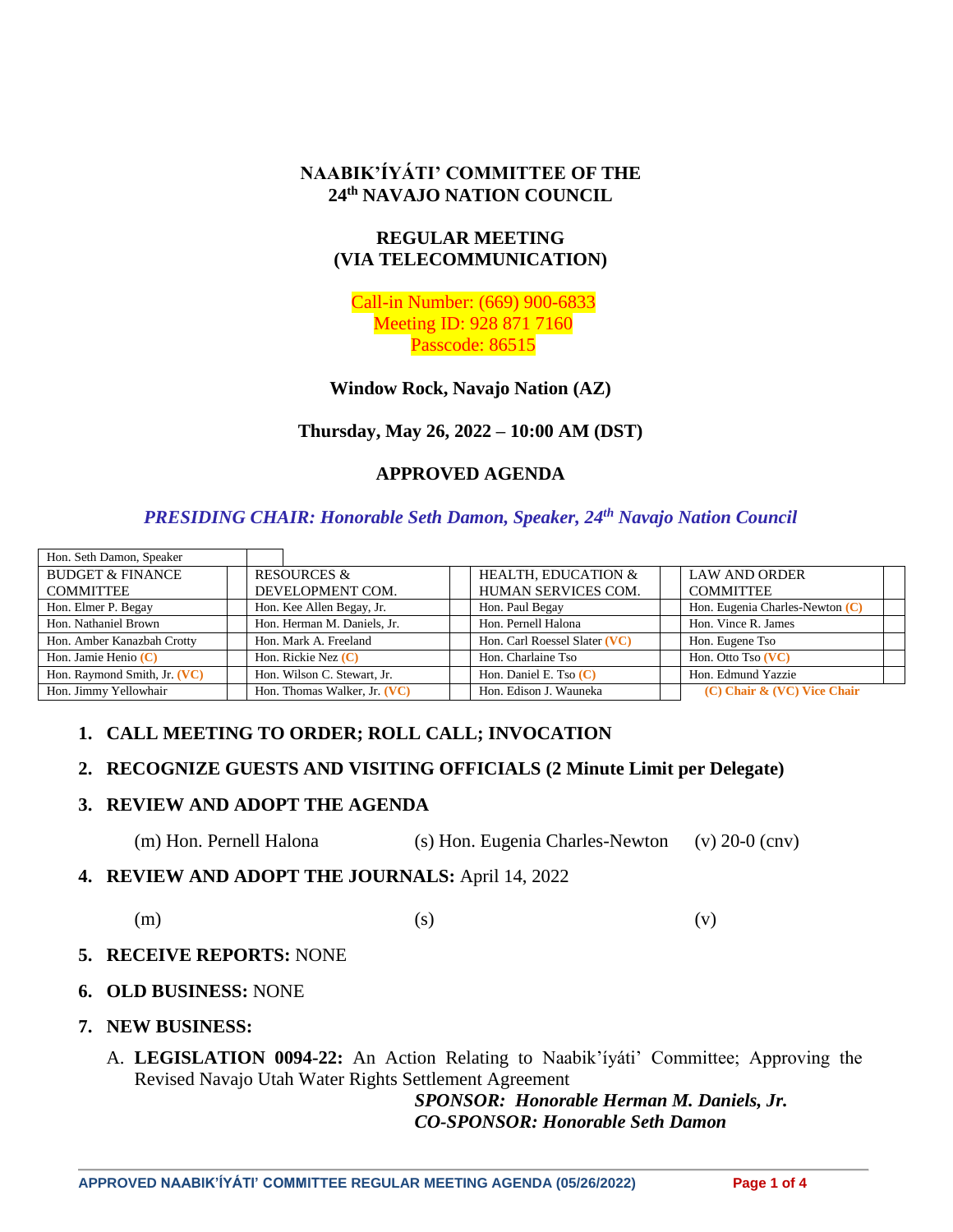#### *CO-SPONSOR: Honorable Charlaine Tso*

- 
- (m)  $(s)$  (c)

B. **LEGISLATION 0098-22:** An Action Relating to the Naabik'íyáti' Committee; Supporting the Kayenta Chapter's Application to the National Telecommunications and Information Administration for Tribal Broadband Connectivity Program Funding; Authorizing the Kayenta Chapter to Access and Build the Infrastructure Necessary for "A Resilient Broadband Solution for Kayenta Chapter" in the Black Mesa and Comb Ridge/El Capitan Regions

# *SPONSOR: Honorable Nathaniel Brown CO-SPONSOR: Honorable Otto Tso*

(m)  $(s)$  (c)

C. **LEGISLATION 0099-22:** An Action Relating to the Naabik'íyáti' Committee; Supporting the Dilkon Chapter/District Seven Chapters' Application to the National Telecommunications and Information Administration for Tribal Broadband Connectivity Program Funding; Authorizing the Dilkon Chapter and All District Seven Chapters to Access and Build the Infrastructure Necessary to Implement the Tribal Broadband Connectivity Program Funding

## *SPONSOR: Honorable Elmer P. Begay CO-SPONSOR: Honorable Otto Tso*

(m)  $(s)$  (c)

- D. **LEGISLATION 0087-22:** An Action Relating to the Naabik'íyáti' Committee and Navajo Nation Council; Allocating \$1,070,298,867 of Navajo Nation Fiscal Recovery Funds for Regional and Chapter Projects; Approving the Navajo Nation Fiscal Recovery Fund Regional and Chapter Projects Expenditure Plan *SPONSOR: Honorable Amber Kanazbah Crotty CO-SPONSOR: Honorable Eugenia Charles-Newton CO-SPONSOR: Honorable Carl R. Slater*
	-
	- (m)  $(s)$  (c)
- E. **LEGISLATION 0043-22:** An Act Relating to the Resources and Development, Budget and Finance, and Naabik'íyáti' Committees, and to the Navajo Nation Council; Approving \$437,947 Out of the Síhasin Fund to Purchase a New Motor Grader for Sawmill Chapter and to Purchase a New Backhoe for Red Lake Chapter; Approving the Related Expenditure Plan Pursuant to 12 N.N.C. § 2501 – 2508 *SPONSOR: Honorable Wilson C. Stewart, Jr.*
	-

(m)  $(s)$  (c)

- F. **LEGISLATION 0049-22:** An Act Relating to the Resources and Development, Budget and Finance, and Naabik'íyáti' Committees, and to the Navajo Nation Council; Approving \$500,000 from the Síhasin Fund for the Assessment, Removal, and Cleanup of Old Residential Units in the Community of Navajo, New Mexico; Approving the Related Expenditure Plan in a Accordance with 12 N.N.C. § 2505(A) **SPONSOR: Honorable Wilson C. Stewart, Jr.** 
	- (m)  $(s)$  (c)
- G. **LEGISLATION 0052-22:** An Act Relating to Resources and Development, Budget and Finance and Naabik'íyáti' Committees, and to the Navajo Nation Council; Approving \$267,184 from the Unreserved, Undesignated Fund Balance for Animal Rez-Q, Inc. to Conduct the "Navajo Nation Spay, Neuter, Vaccination Blitz 2022" from April to September 2022 in Cooperation with the Navajo Nation Animal Control Program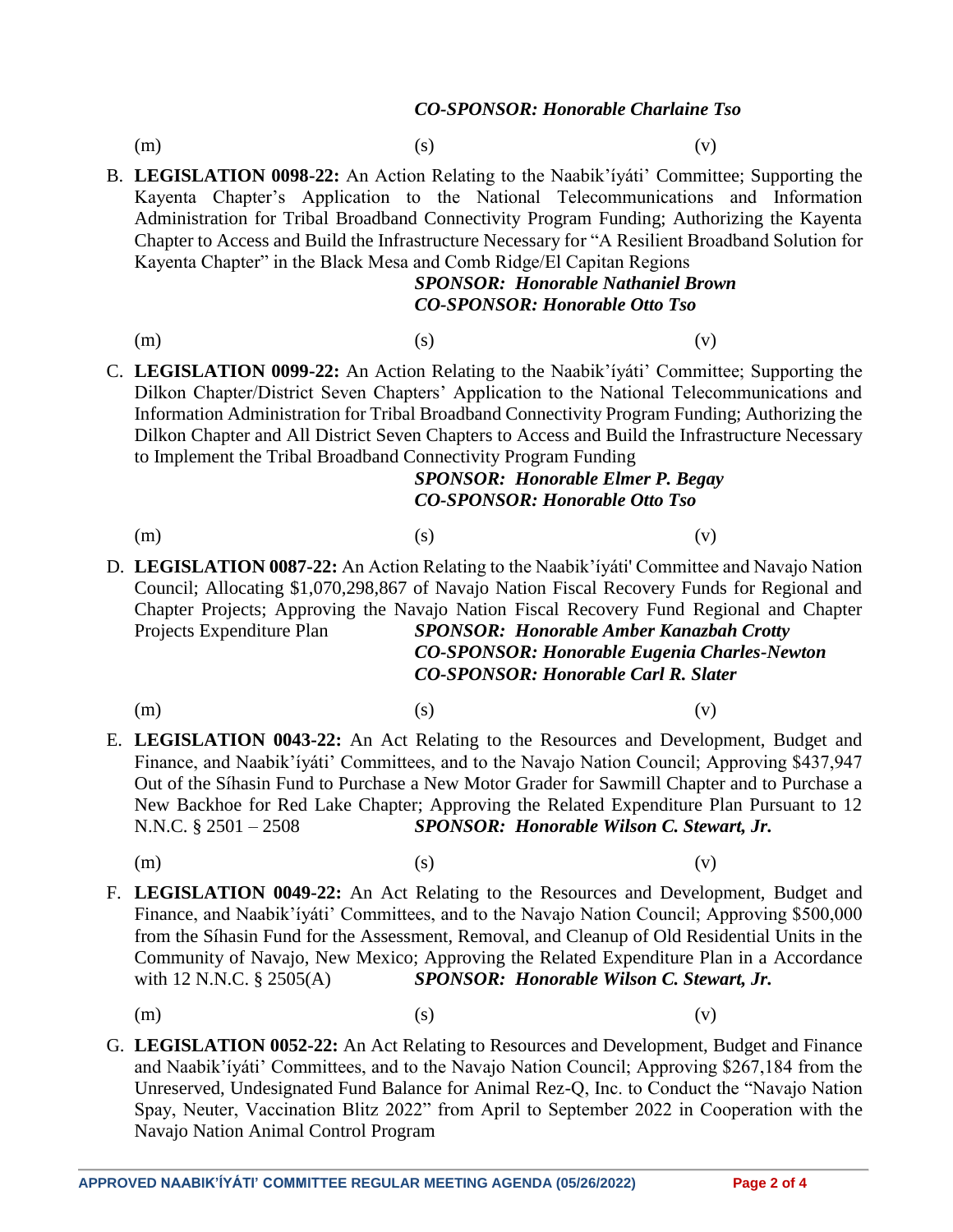#### *SPONSOR: Honorable Eugene Tso*

- (m)  $(s)$  (c)
- H. **LEGISLATION 0062-22:** An Act Relating to the Resources and Development and Naabik'íyáti' Committees; Amending CJA-01-21 and NABIS-36-21 to Extend the Deadlines for the Expenditure of Síhasin Funds for Chapter Heavy Equipment Purchases and for the Department of Water Resources Emergency Projects

## *SPONSOR: Honorable Mark A. Freeland CO-SPONSOR: Honorable Wilson C. Stewart, Jr. CO-SPONSOR: Honorable Eugene Tso*

- (m)  $(s)$  (c)
- I. **LEGISLATION 0040-22:** An Act Relating to Resources and Development, Health, Education and Human Services, Law and Order, Budget and Finance, and Naabik'íyáti' Committees and the Navajo Nation Council; Establishing the San Juan River Mitigation Fund; Directing that Monies Received from In Re: Gold King Mine Release In San Juan County, Colorado, on August 5, 2015, NO. 1:18-md-02824 (D.N.M.) and Underlying and Related Actions Be Deposited in the San Juan River Mitigation Fund After Reimbursement of Litigation Costs

# *SPONSOR: Honorable Rickie Nez CO-SPONSOR: Honorable Seth Damon*

- (m)  $(s)$  (c)
- J. **LEGISLATION 0067-22:** An Act Relating to the Resources and Development, Budget and Finance, and Naabik'íyáti' Committees, and to the Navajo Nation Council; Allocating \$4,100,000 from the Síhasin Fund for a Proposed Apartment/Multipurpose Complex in Navajo, New Mexico; Approving the Related Expenditure Plan Pursuant to 12 N.N.C. § 2501 - § 2508

#### *SPONSOR: Honorable Wilson C. Stewart, Jr.*

- 
- (m)  $(s)$  (c)
- K. **LEGISLATION 0074-22:** An Action Relating to Resources and Development Committee and the Naabik'íyáti' Committee; Opposing the United States Secretary of the Interior's Efforts to Assess Operations and Maintenance User Fees on the Navajo Agricultural Products Industry (NAPI) and Water Users for the Navajo Indian Irrigation Project (NIIP)

# *SPONSOR: Honorable Pernell Halona CO-SPONSOR: Honorable Raymond Smith, Jr.*

- 
- (m)  $(s)$  (c)
- L. **LEGISLATION 0083-22:** An Action Relating to Naabik'íyáti' Committee; Requesting the Bureau of Indian Affairs, Navajo Region, Division of Transportation to Change the Name of Navajo Route N110 in Fort Defiance Chapter (Arizona) from Kit Carson Road to Pete Price Road *SPONSOR: Honorable Wilson C. Stewart, Jr.*
	- (m)  $(s)$  (c)
- M. **LEGISLATION 0088-22:** An Action Relating to the Health, Education and Human Services and Naabik'íyáti' Committees; Opposing Secretary of the U.S. Department of Veterans Affairs Recommendation in Closing Several Veterans Affairs Community-Based Outpatient Clinics Near the Navajo Nation Including the Gallup Community-Based Outpatient Clinic; Request the Air and